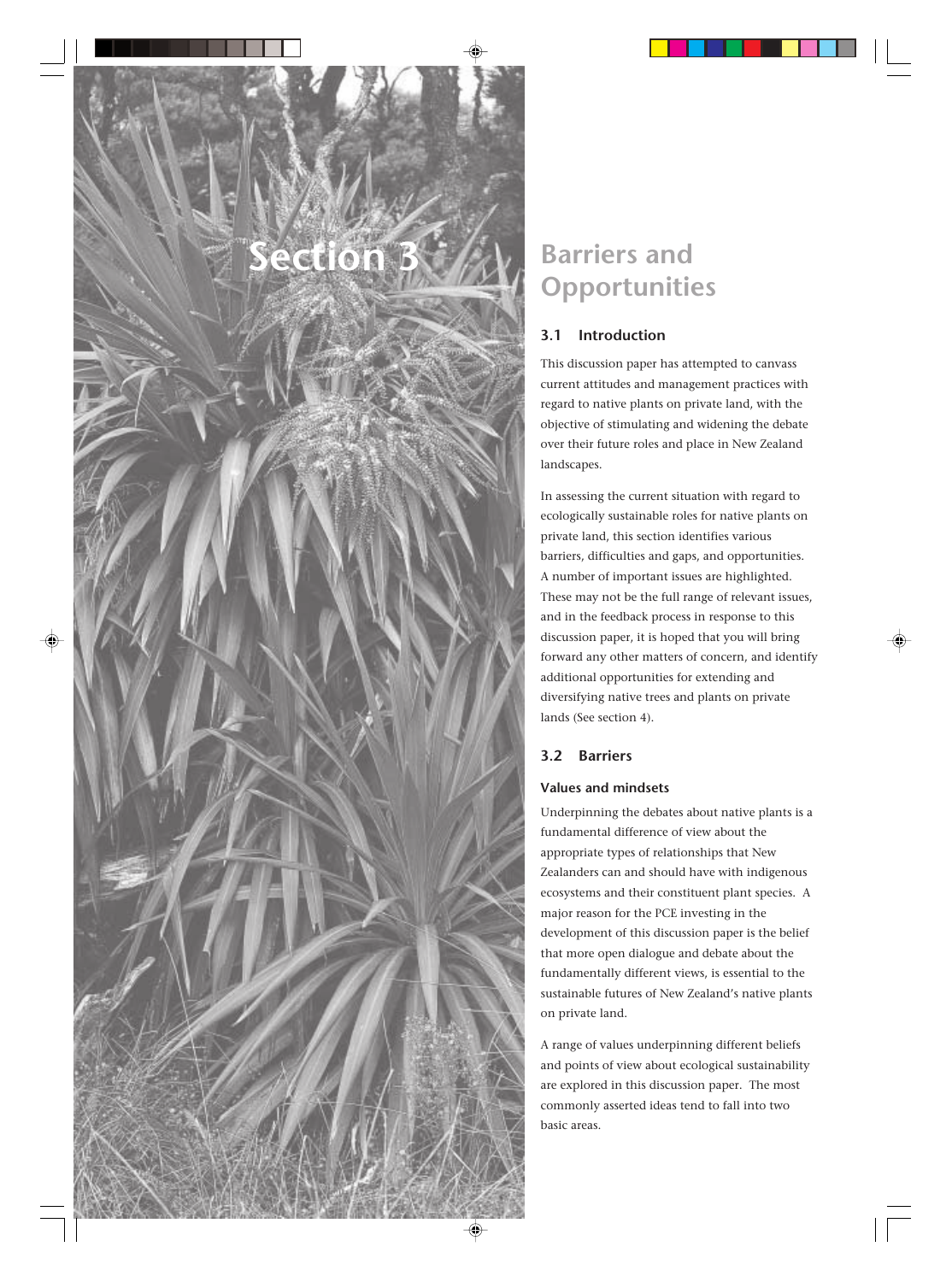The first generalised view is that New Zealand's indigenous species and habitats are now after 1000 years of exploitation of inherently high conservation value. There is a perception that any management of these species and ecosystems other than for protection purposes, would involve unacceptable levels of risk to their existence and their associated values. Therefore, it is believed that the only appropriate approach is to manage native plants and ecosystems for conservation outcomes; any other uses must be limited to those that present minimal or no risk to the primary conservation objective (for example, eco-tourism, recreational use) and ecosystem services such as the enhancement of biodiversity.

The second view is that native plant species occur in a range of contexts, and their management can and should reflect the diversity of values attributed to them (including existence values, ecosystem services including biodiversity and the various values that require extractive use to realise). In some cases it will be appropriate to manage native trees and plants solely for conservation purposes. In other cases it will be appropriate to manage for a range of uses including those that involve the removal of plant material or plant derived products (e.g. timber, fibre, oils, chemicals, honey). This view considers that conservation values can be safely provided for at the same time as other multiple uses and services of native plants and ecosystems.

These different opinions often depend on an individual's fundamental beliefs about human nature and human fallibility in the context of New Zealand's ecology and its management. They are often related to the extent to which people insist on a regulatory approach to environmental management, and the extent of trust in voluntary and flexible adaptive mechanisms.

#### **Language**

Discussions undertaken for the development of this paper have shown that differences of views over language and terminology are more than just

a debate about semantics. Many of the words commonly used in the debate on the roles of native plants on private land have acquired powerful associations and implicit meanings, often negative or dismissive, often extreme. Many of these overtones reflect the difficulties and frustrations experienced by people attempting to advance their particular concepts or views about native plants and their roles on private land. Some of the loaded terms include: conservation, production, sustainability and sustainable use, harvest, logging, greenie, property rights and regulation. These words and others instantly raise hackles, making it very difficult to have further discussion and to progress understanding.

Mediation over issues relating to native plants on private land will often require a specific process to redefine and detoxify the connotations attached to language, and to clarify the actual issues and management options that are to be addressed.

#### **Legislation and institutions**

An important question for readers of this discussion paper to consider is whether the current legislative frameworks, and the agencies with responsibility for implementing that legislation, are adequately supporting and facilitating management frameworks to increase the occurrence and diversity of native plants on private land.

Currently one central government agency (MFE) has a mandate to consider the implications of the full spectrum of human interactions on the environment. The ministry is, however, primarily a policy agency, and the balancing of conservation and production goals in actual situations has been delegated to regional and local government. Local authorities have varying capacities, and have taken varying approaches in dealing with the complex issues surrounding native plants on private land.

At present, apart from MFE, New Zealand's central government agencies with responsibilities in relation to native plants are structured to focus on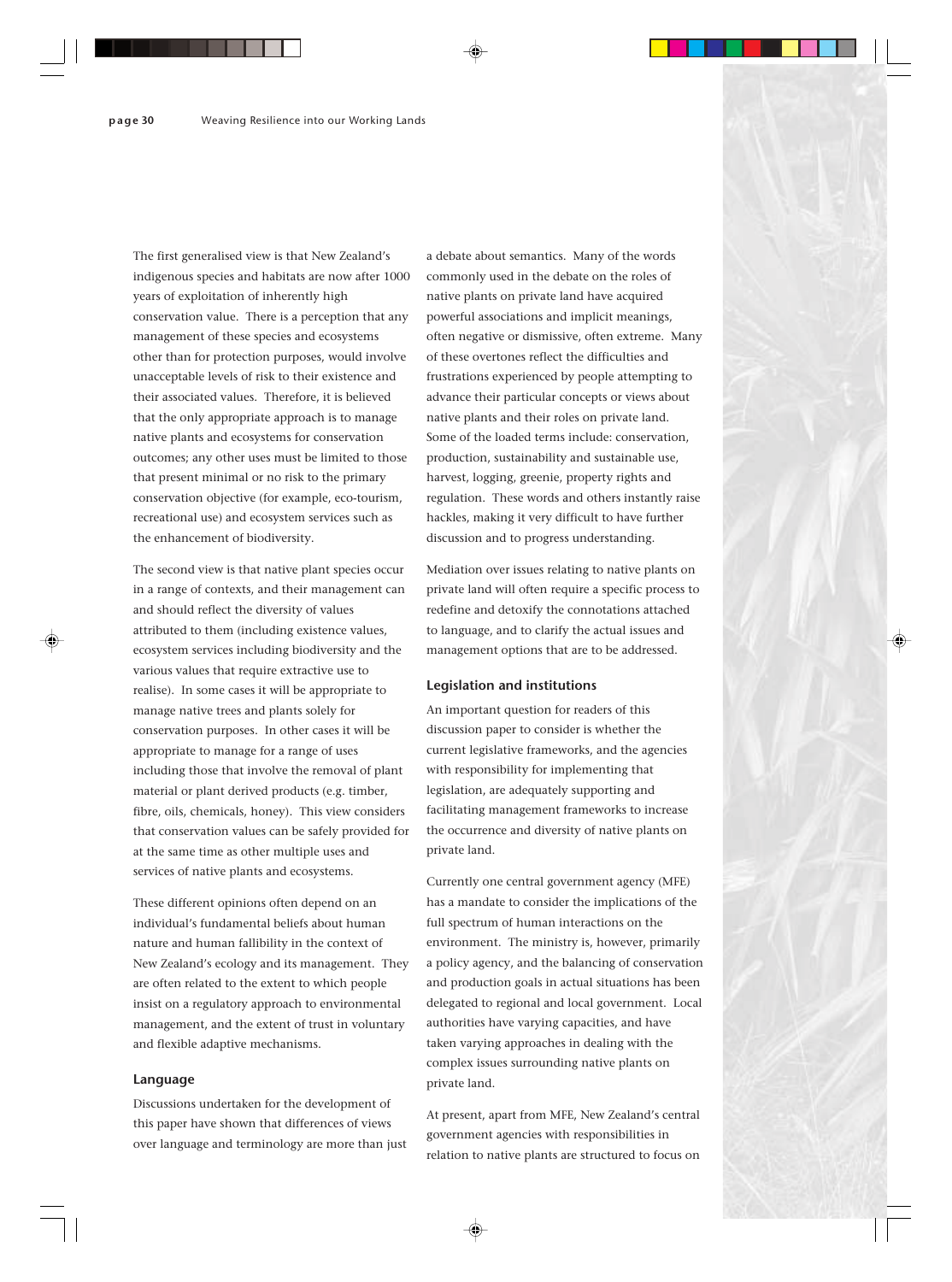promoting either conservation or production values. Official initiatives reflect this polarisation for example the New Zealand Biodiversity Strategy and the Biodiversity on Private Land policy package are strongly oriented towards an ethic of protection, while the Primary Production Committee's inquiry into Sustainable Forestry Management is considering ways to improve production outcomes. There are few opportunities at central government levels to take an integrated approach that brings together both kinds of values.

The single-focus mandates of current institutional structures have resulted in agency cultures, mindsets, and skill sets that are not amenable to considering a wider range of values with respect to the future roles of native plants on private land. Attitudes and values within central government departments, and in some areas within councils, have impacted on the relationships between the various agencies and landowners, tangata whenua, communities and special interest groups with interests in native plants and ecosystems.

#### **Economic constraints**

Most native plant species are slow growing in comparison to exotic plant species. This fact is often used to justify the view that planting new areas in native species, especially timber species, will not be an economically viable land use option. This has resulted in the current emphasis on the sustainable harvesting of existing stands and remnants.

Many of the costs and silviculture requirements currently facing landowners considering establishing native plants are much higher than for establishment of monocultures of exotic species. Taxation at both national and local levels often does not take account of the different management requirements and cost structures required for native species.

#### **Lack of markets**

One of the major economic constraints is a lack of 'green' markets for ecologically sustainably managed native plant species or for the environmental services they provide.

At present there is no domestic market that places a premium on ecologically sustainably managed native timber. In addition, those domestic producers that are producing sustainably managed timber face competition from imported timbers and timber products derived from unsustainably managed forests. This indicates a significant difference between New Zealand's domestic policies and those applied to international trade, a difference that appears to limit and reduce the value of our indigenous plant products.

Except for New Zealand's fledgling ecotourism market, there are currently no market structures that recognise the substantial environmental benefits provided by having native plants and ecosystems *in situ* on private lands. These benefits include biodiversity maintenance and wildlife habitat, carbon sequestration in response to global climate change trends, and improved downstream water quality from native riparian strips. The lack, to date, of comprehensive markets, and of awareness of the economic values of such ecosystem services, limits the options for landowners to derive an income and to offset the costs involved in retaining or extending native plant coverage on their properties.

#### **Limited knowledge and awareness**

The majority of current research on native plants focuses on studying their ecology with the primary objective of supporting native species recovery, protection and biodiversity outcomes. Research programmes aimed at other management outcomes are a very small proportion of current efforts. The extent of knowledge regarding indigenous plants on private land in New Zealand is characterised by:

• minimal investment in exploring the economic potentials and capacities of New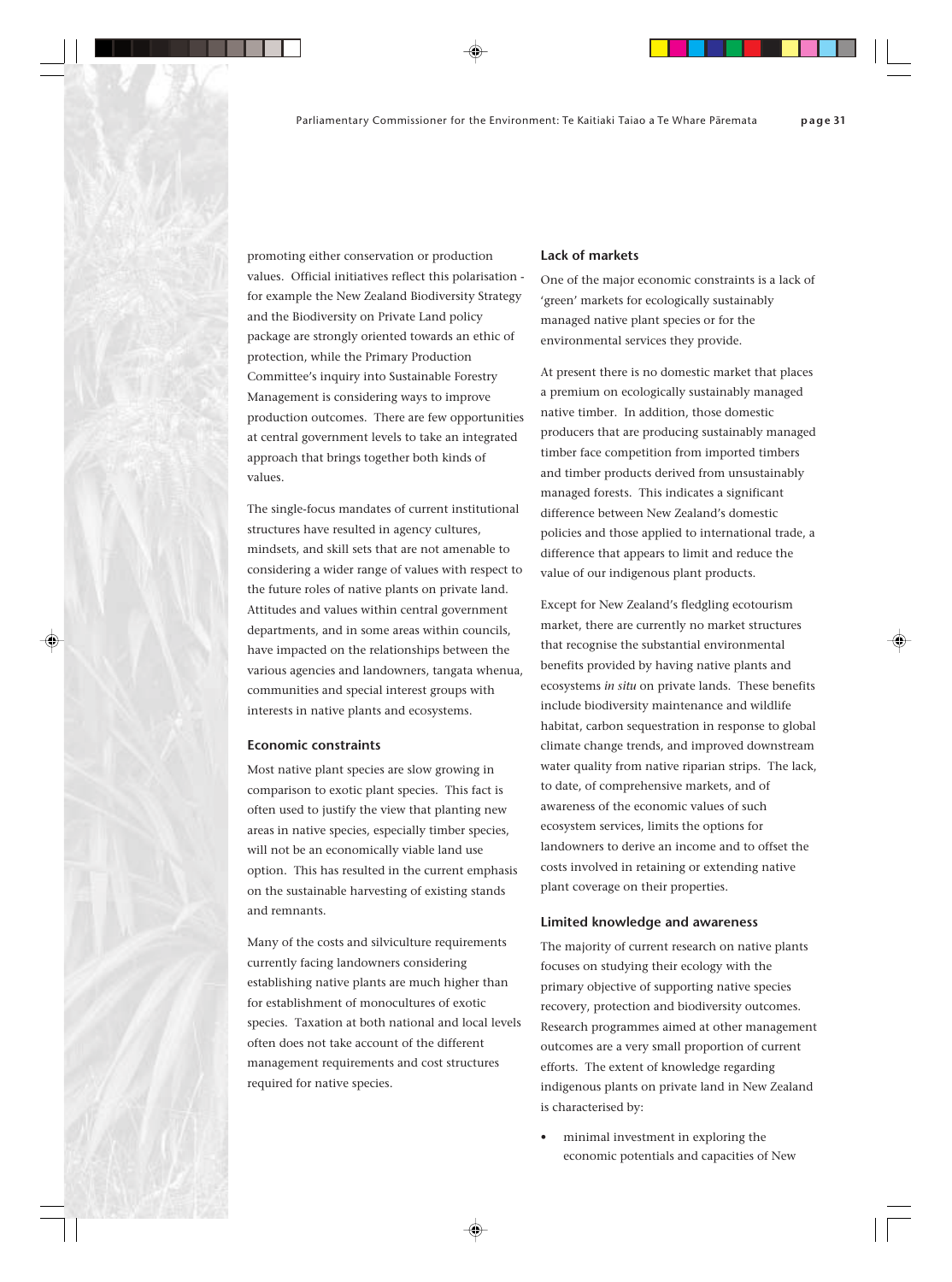Zealand's native plants

- little social and economic research into the full range of values associated with native plants and the acceptability of various uses and management approaches
- concern that much of the existing knowledge of the ecologically sustainable use of native plants is being lost as the personnel with expertise move on to other positions or retire.

Raising awareness amongst landowners about opportunities and alternative management approaches for native plants on private land is very limited. A few programmes are being undertaken by research and academic institutes, regional councils, and special interest groups.

#### **Soured relationships**

The strongly held, adversarial positions and passionate debates about native plants on private land have resulted, in some cases, in soured relationships between landowners, government agencies, and various special interest groups. Communications have become strained, or failed altogether. Opportunities for practical working partnerships - for example to undertake research or develop adaptive management models for native plants and ecosystems - have stagnated.

The lack of an open and informed debate, the tendency to focus on entrenched positions rather than to explore the issues, and the general unwillingness of some parties to consider alternatives, have perpetuated the view that there is limited potential for native plants within New Zealand's production landscapes.

#### **3.3 Opportunities**

This discussion paper seeks to move thinking about native plants on private land beyond the current polarised debates into a more constructive examination of the issues. New Zealand's capacity to maximise the many opportunities with native plants on private land will largely depend on first accepting the existence of and then overcoming the various barriers outlined above.

This discussion paper documents some of the potential uses and services of native plants and ecosystems. It is likely that other uses and services could be developed or recognised as New Zealand gains more practical experience with these species and ecosystems. Maintaining and increasing the occurrence and diversity of native plants on private land will present a range of new opportunities for landowners and communities.

The following benefits are by no means a comprehensive list. The PCE wants to hear your ideas about the opportunities with native trees and plants, and the kinds of benefits that could assist in achieving more sustainable future land management in New Zealand (see section 4). One fundamental assumption, however, is that all such opportunities need to be realised in an ecologically sustainable manner.

#### **Diversification of production species**

At present New Zealand's economy relies predominantly on a relatively small number of introduced plant species for production purposes. The contribution of indigenous species and ecosystems to the economy occurs primarily through tourism and the various poorly recognised ecosystem services discussed above. Diversifying the range of species the nation can utilise, within ecologically sustainable management frameworks, for economic returns would also provide a range of other benefits, many of them highly significant (see sections 2.1 & 2.9). An increased number of plant species, managed in an ecologically sustainable manner, has the potential to provide a greater range of products and services. A stronger presence of indigenous species in the productive landscape would also increase the resilience of these ecosystems to threats from any new biological or physical hazards.

It could be argued that extending the range of production species would be achieved with lower environmental risk by greater use of native plants than through the introduction of new exotic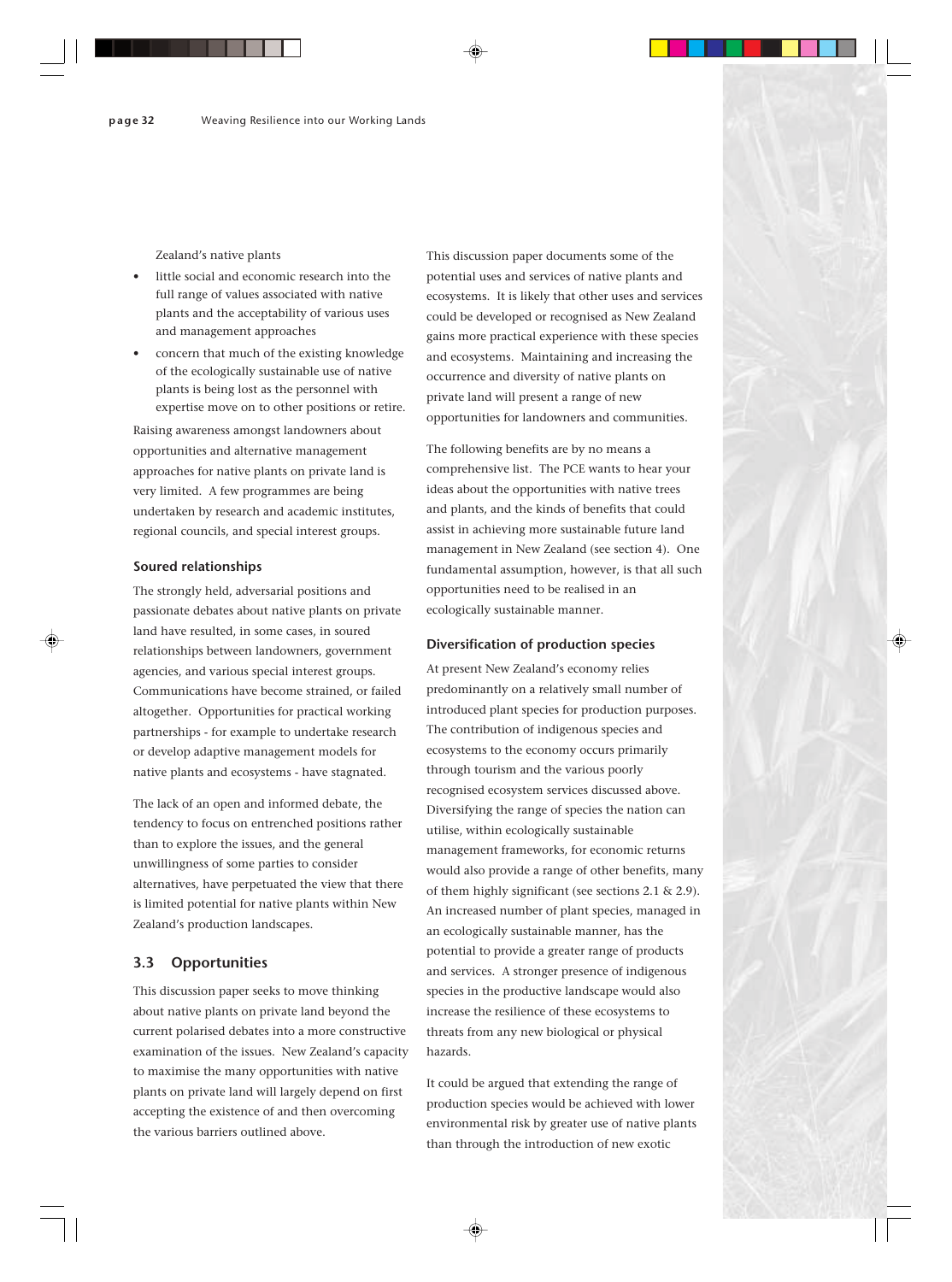species either from global sources or genetic modification. Most of New Zealand's current pests and weeds were introduced deliberately for what seemed, at the time, good economic or social reasons.

Increased use of native plant species presents the opportunity to change existing and potentially unsustainable land use practices. For example, there is currently considerable pressure to develop riparian strips on intensive pastoral farms with the objective of improving water quality. Native species offer an opportunity to achieve this primary objective and also provide a range of other uses and services as discussed above (see section 2.1). The returns from a 'mixed portfolio' of various benefits could present additional incentives for landowners to protect existing areas of native bush, wetlands and riparian areas, and to create new areas of native trees and plants on their properties.

#### **Role of ecosystem services**

Extending the native plants and plant associations on private land offers a unique opportunity to develop public understanding and awareness of the range and value of ecosystem services. At present many of New Zealand's programmes providing such services use a very small range of exotic species, such as the poplars and willows still commonly used for soil and water conservation.

There is also potential for native trees and plants to play a major role in the creation of carbon sinks, thereby assisting New Zealand in achieving its climate change commitments. In terms of carbon sequestration, the creation of new native forest areas has a number of advantages over using exotic species, including the ability to absorb more carbon per hectare over longer periods of time (see section 5.8). New native forests established as carbon sinks would also provide biodiversity and other conservation values.<sup>1</sup>

#### **New markets**

There is an opportunity to change the values of native plants on private land, from what many landowners now consider to be a financial liability to being an asset.

Creating new ecologically sustainable management options for native plants on private land implies that the landowner will be able to benefit financially from making these types of landuse changes. New market structures could evolve to recognise and maximise the benefits from currently undervalued uses and services of native trees and plants (see section 5.8). Beyond the direct returns to landowners, there could be valuable secondary markets in expertise and research, evaluation and certification, plant propagation and nurseries, ecosystem advice, pest and weed control, economic and marketing services for sustainably derived products and ecosystem services, and other support systems at the practical level.

The financial returns derived from a range of new markets for the various services and values of native plants on private land could usefully contribute to high-priority work for ecological sustainability. An obvious example would be the ongoing demands in most New Zealand landscapes for active management of pests and weeds.

## **Development of New Zealand's knowledge base**

There is currently a strong emphasis on the importance for New Zealand's future of knowledge-based industries and the development of centres of intellectual excellence. Developing our understanding of ecologically sustainable land management, using native plant species, could offer a valuable knowledge resource for the future. Methods and techniques for practical application of the principles of sustainability, trialled and refined in New Zealand's production landscapes, could become highly marketable information, as global environmental stresses increase and climate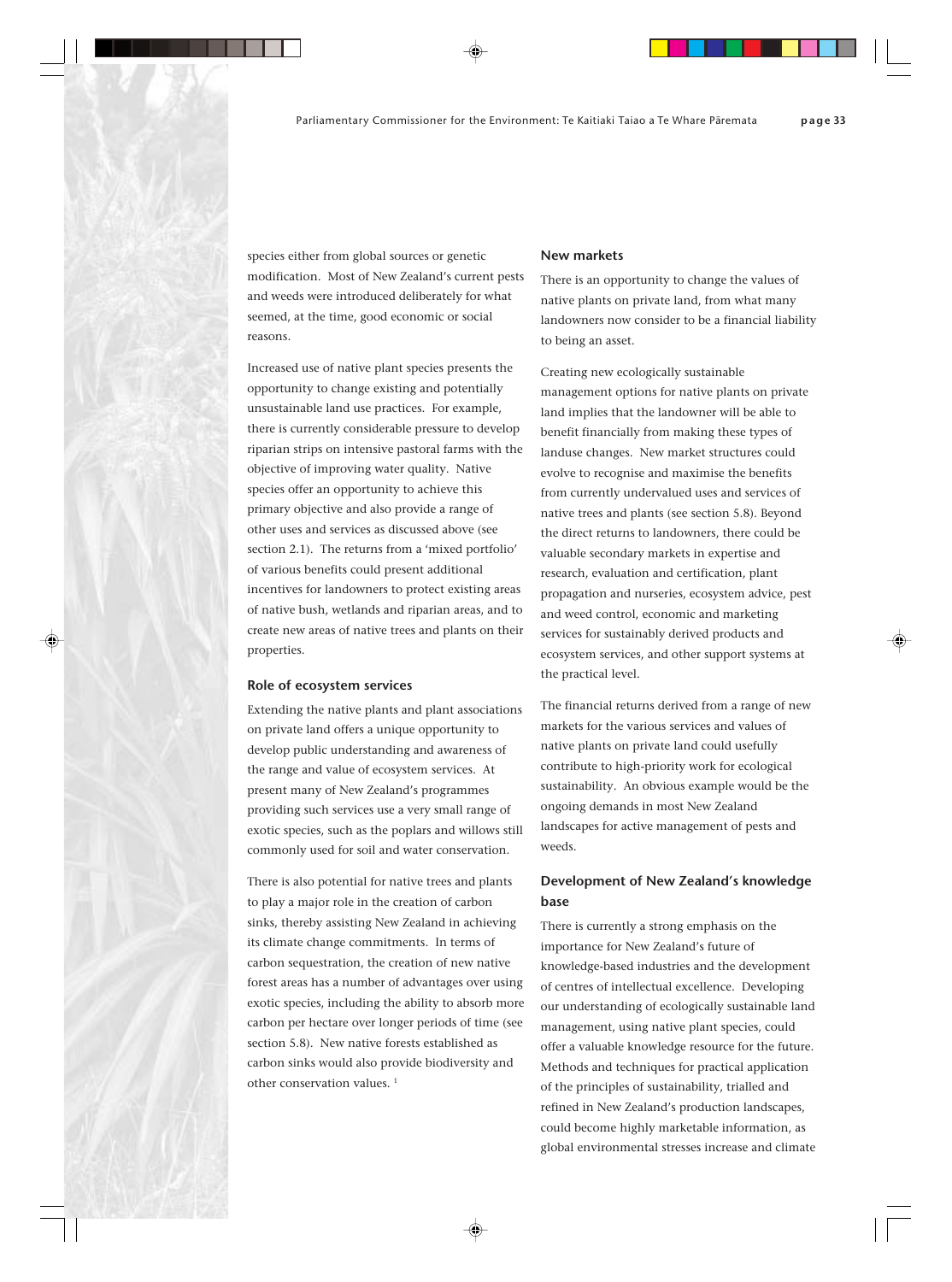change intensifies demand for ecologically resilient land-based production methods.

#### **Support for biodiversity**

Increased occurrence of native plants on private land, either in near natural or modified assemblages, will help towards achieving the nation's biodiversity objectives. New farm management practices such as those being trialled at Kowhai Farm, Lincoln University, could provide significant benefits in terms of increasing indigenous biodiversity in areas where there are currently low biodiversity values (see section 2.2).

A range of private initiatives could be developed, extending networks of native trees and plants through the landscape to provide ecological corridors, wildlife habitats and food sources for all seasons. Locally or regionally distinctive species and associations could be featured, as appropriate for the particular birds and other species of each area. Increased community awareness of indigenous biodiversity, and appreciation of New Zealand's unique plants and animals, would be one important outcome of encouraging such programmes.

#### **Facilitating Kaitiakitanga**

The relationships of tangata whenua with native trees and plants, and the cultural, historical and spiritual significance of indigenous plants, are briefly outlined in this discussion document (see sections 2.7 & 5.6). There are potentially farreaching implications for the future management and utilisation of native species from the eventual outcomes of the WAI 262 claim to the Waitangi Tribunal in respect of indigenous flora and fauna. The rights and interests of iwi and hapü in regard to indigenous species, and in relation to particular sites and landscapes featuring native trees and plants, are as yet poorly appreciated by many non-Mäori. Working more widely and proactively with native plants within New Zealand's production landscapes could provide opportunities to increase understanding of the traditional and practical values of these taonga for tangata whenua.

Involvement of iwi and hapü in partnerships with landowners, local communities and councils could help to achieve a range of tangible and societal benefits.

For iwi and hapü, the extension of native plant species on their lands, and the opportunities for deriving income from the establishment of appropriate markets for the various uses and services indigenous species provide, could enable the development of land uses more directly supportive of tikanga and kaitiakitanga than the current reliance on exotic forestry and other production uses dependent on exotic species. Non-commercial purposes, such as the enhancement of rongoä resources and the provision of traditional materials for carving, wänanga and other cultural purposes, could also be strong opportunities.

## **A closer relationship with native plants and habitats**

Increased occurrence of native plant species on private lands also presents opportunities for realising less tangible, less quantifiable values than those mentioned above. It can be difficult to define these other kinds of values with the same sort of precision that scientific or economic benefits can be assessed. But the various heritage and aesthetic values are no less powerful, and no less important to individuals' and societies' wellbeing and identity. A sense of place - the spontaneous human response to the unique qualities, moods and feelings associated with each district's hills, rivers, valley systems, coastal plains and bays - is a critical part of who we are as New Zealanders, and how we define ourselves and our nation relative to the rest of the world. Our native trees and plants are essential to this sense of belonging.

Native trees and plants, and the distinctive ecosystems they form, are too central to our heritage and identity to be encountered primarily only on conservation lands. Extending the range and diversity of native plants within landscapes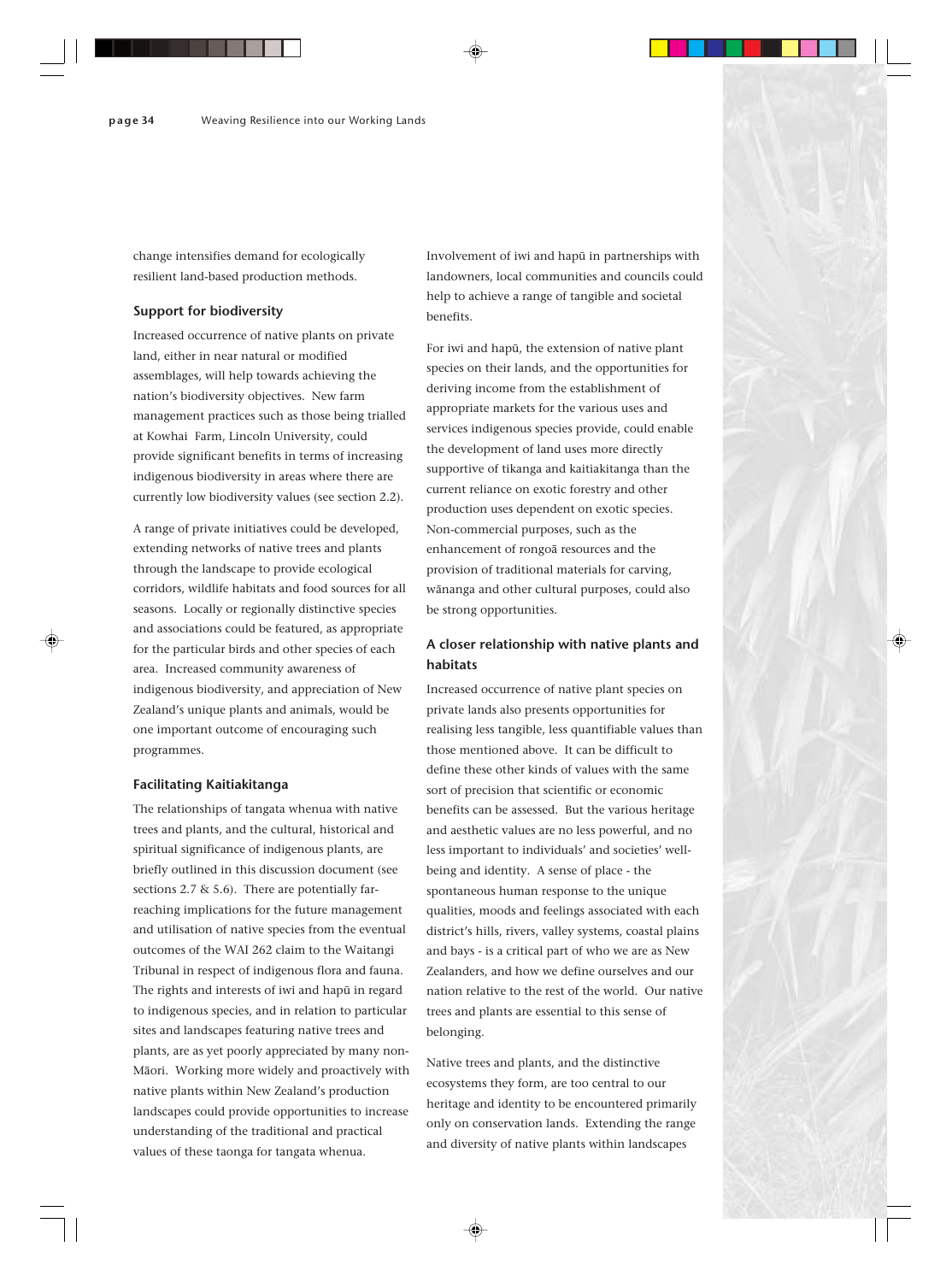that at present are dominated by exotic species is an important opportunity for all New Zealanders.

The PCE's forthcoming study on the management of peri-urban lands 2 highlights how important native plants are, as one of the core values that New Zealanders place on their landscapes. The striking landscapes of the Waitakere ranges, the Coromandel Peninsula and Banks Peninsula may be seen as New Zealand's cathedrals - the natural equivalent of the built heritage that nations with much longer histories of human settlement possess.

It is also likely that these forests would produce very little, or no, timber thus avoiding many of the carbon accounting problems faced by the owners of production forests.

PCE 2001.